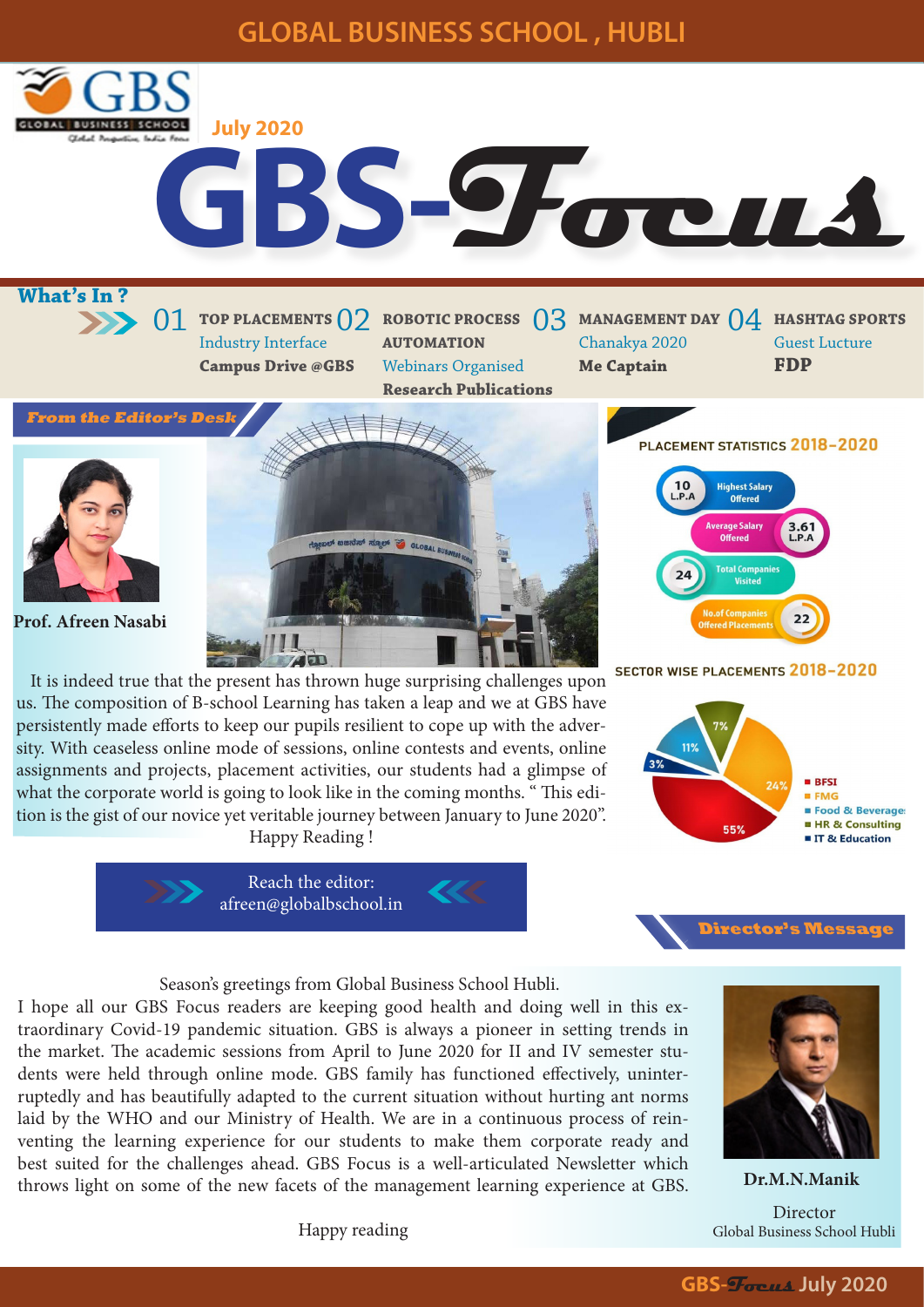Ms . Divya Jartarghar, a Marketing specialization student from Global Business School batch 2018-20 has bagged **Whitehat Jr.** as an Inside Sales Manager with a salary package of 5.5 lakh PA CTC.

 11 of our students bagged placement opportunities with **D-MART**  a view to bridging the gap between in-**LTD** as Retail Sales- Associates for a salary package of INR 3 LPA.

 GBS, Hubli in association with **HDFC- Sales** conducted a placement drive for the positions of "Management Trainees" for Home loans, Mortgages and Financial services divisions. A total of 11 students bagged placement opportunities with HDFC-Sales

 GBS, Hubballi in association with **HDFC Asset Management** conducted a placement drive for the positions of "Sales/Client Services" on 12th February'19. Mr. Sanjeev Tuppad, Branch Manager, HDFC AMC, Hubballi conducted an Online Tests and Personal Interviews.

 GBS conducted an interactive session with RR Acharya, State Marketing Head, **Aditya Birla Fashion & Retail Ltd** with the students of MBA 3rd Semester students. Mr. RR Acharya shared insights on the Retail sector and gave a brief on how ABFRL had become India's first bilion dollar fashion powerhouse with an elegant bouquet of leading fashion brands and retail formats. **GBS-Focus GBS-Focus 1** *CBS-Focus CBS-Focus CDS-Focus CDS CDS CDS CDS CDS CDS-Focus CDS-Focus* **2** 

 Ms. Sudharani Deshpande, Ms. Sreevidya and Ms. Siddiqa Soudagar bag placement opportunities with **INTELLIPAAT** as Inside Sales Managers for a salary package of 5.5 LPA.

 Ms. Priya Changediya and Ms. Tamazzer Fahim bag placement opportunities with **ANZY Careers,** Bangalore for positions of "Associate Recruitment Specialists" in an off campus drive

 Four students from GBS (Ms. Amruta Surpur, Ms. Aishwarya Shetty, Mr. Omkar Hiremath and Mr. Anil Desai) got selected in **HDFC- ASSET MANAGEMENT LTD** as Client Service Executives for a salary package of INR 3 LPA.

 **Bharathi Cements Ltd,** a flagship brand of Vicat Operations in India who are the pioneers in cement manufacturing visited Global Business School to conduct a campus drive for the MBA final year students of Marketing specialisation. Mr. Manjunath AP, General Manager- Marketing visited the campus to screen the students for the positions of Territory Sales Officers across Karnataka.

 Juhi Krishnan Jujar, a student of marketing specialisation bags an offer of 6.78 LPA from **Jaro Education** in the role of a Management Trainee.

Mr. Mayur Muley, Mr. Pranesh Deshpande & Mr. Manu Rao, maketing eration & continued engagement. specialization students from GBS have bagged opportunities with **BYJUS** as Business Development Associates with a salary package of 10 lakh PA CTC. **Global Business School** has been in con-

 5 students bagged opportunities with **DALMIA CEMENTS** in to work out a plan which enhances mututhe roles of Sales & Business development across North Karnataka al interaction between reputed industries

# **GBS-Focus July 2020 GBS-Focus July 2020**

| S.NO | <b>Title</b>                                                                                                                           | <b>Journal</b>                                                    | <b>ISSN/ISBN</b><br>No.                                               | <b>Date</b>                                      | <b>Author</b>                        | <b>Faculty</b><br><b>Author</b> |
|------|----------------------------------------------------------------------------------------------------------------------------------------|-------------------------------------------------------------------|-----------------------------------------------------------------------|--------------------------------------------------|--------------------------------------|---------------------------------|
| 01   | <b>Influence of Board Charateritics on</b><br><b>Financial Performance of CNX Nifty</b><br>Listed Comp nies in India                   | International Jou<br>nal of Management<br><b>Studies</b>          | Issn 2249-0302<br><b>EISSN 2231-</b><br>2528                          | Jan/2020/Vol<br>$-7$ , Issue 1                   | Dr. R L Hy-<br>derabad               | Prof.<br>Mahesh<br>Bendigeri    |
| 02   | Role of Digital Marketing in retail<br>kitchen appliances industry in Hubli                                                            | RVIM Journal of<br>Management Re-<br>search                       | Vol 11 (2), Page<br>No 21-27                                          | <b>Jan 2020</b>                                  | Student: Raj<br>Porwal.              | Prof.<br>Harshal<br>Borgaon     |
| 03   | <b>Influence of Visual Merchandising on</b><br><b>Impulse Buying Behaviour of Custom-</b><br>ers in Sports Retail Outlet in Hubli City | Studies in Indian<br>Place Names                                  | ISSN 2394-3114<br>is UGC Care<br>listed journal.                      | Feb 2020 Vol 40<br>(60), Page No<br>3326-3336    | Student: Mr.<br>Shriniyas<br>Mantur, | Prof.<br>Harshal<br>Borgaon     |
| 04   | <b>Understanding and Developing Emo-</b><br>tional Intelligence-An Empirical Study<br>of Students in Hubli City                        | Studies in Indian<br><b>Place Names</b>                           | ISSN 2394-3114<br>is UGC Care<br>listed journal.                      | Feb 2020 Vol 40<br>$(60)$ , Page No<br>3023-3030 | Student: Ms.<br>Shreevidya K         | Prof.<br>Harshal<br>Borgaon     |
| 05   | A research on consumer intentions to-<br>wards usage of E-Payment Application<br>system in Hubli                                       | Journal of Informa-<br>tion and Computa-<br>tional Science        | ISSNNO. 1548-7741<br>UGC-CARE Group-<br>II certified                  | March 2020<br>Vol 10                             | Student: Ms.<br>Shreevidya K         | Prof.<br>Rashmi<br>Fattepur     |
| 06   | A Study on Understanding the impact<br>of Animal Pattern in Brand Logo on the<br>targeted Market Segment                               | <b>Journal of Informa-</b><br>tion and Computa-<br>tional Science | <b>ISSNNO. 1548-</b><br>7741<br><b>UGC-CARE</b><br>Group-II certified | <b>May 2020</b>                                  | Student: Ms.<br>Shreevidya K         | Prof.<br>Afreen<br>Nasabi       |



 Industry & Academics-have both realized that the gap in the supply of employable manpower cannot be bridged without their close co-op-

tinuous dialogue with various industries across various sectors and verticals with dustry expectations and their preparedness as an outcome of academic process.

Through this Industry interface activities at Global Business School, aims at providing the Training & Corporate exposure to students during their academic curriculum so that they are prepared to meet the industry expectations before they join the Corporate post their completion of academics.

## **ROBOTIC PROCESS AUTOMATION Workshop for Management students by FACE ACADEMY**

Global Business School conducted a two day Robotic Process Automation (RPA) training workshop for both the first year and the final year students The workshop was conducted by FACE ACAD-EMY , the authorised training partner for RPA which trains engineering and Management graduates to compete in

### **Highlights of the Placements season-2020 ( Top Placements)**

| S.No           | <b>Date</b>    | Name of the<br>organisation     | <b>Webinar Event for the</b><br>batch (2019-20)                | <b>Guest speaker</b>                                                                                                                                          |  |
|----------------|----------------|---------------------------------|----------------------------------------------------------------|---------------------------------------------------------------------------------------------------------------------------------------------------------------|--|
| 0 <sub>1</sub> | 8th July 2020  | PUMA SPORTS INDIA<br><b>LTD</b> | Impact of COVID -19 on the<br>Retail Industry                  | Mr. Stany Steven DSouza, Area Retail<br>Manager, PUMA SPORTS INDIA LTD,<br><b>MUMBAI</b>                                                                      |  |
| 02             | 29th June 2020 | <b>BSE</b>                      | Finance & Capital Markets                                      | Mr. Sushas Rajput, Proficient Minds                                                                                                                           |  |
| 0 <sub>3</sub> | 31st May 2020  | <b>KLARITY</b>                  | Profile building, Networking and<br>Job Search using Linked In | Mr. Gaurav Sangtani, VP Global Financial<br>Firm. Tedx Speaker<br>Mr. Sadique Jamil, Account Executive,<br>Linked In<br>Mr. Manmeet Singh Akali, CEO, Klarity |  |

### **Industry Interface - 2020**

# **Research Publications during January –June 2020**

the age of AI ( Artificial Intelligence ) and enable the students to learn about AI, Creating Bots, and how Machine Intelligence changes the rules of day to day business operations . Mr. Arshad Ali, was the trainer at the workshop representing FACE ACADEMY Bangalore.



**Placement updates for the batch 2018-20**



Students attending interviews @ PUMA Corporate office in Bangalore



**On Campus drive @ GBS** 

# **Webinars organised for GBS students**